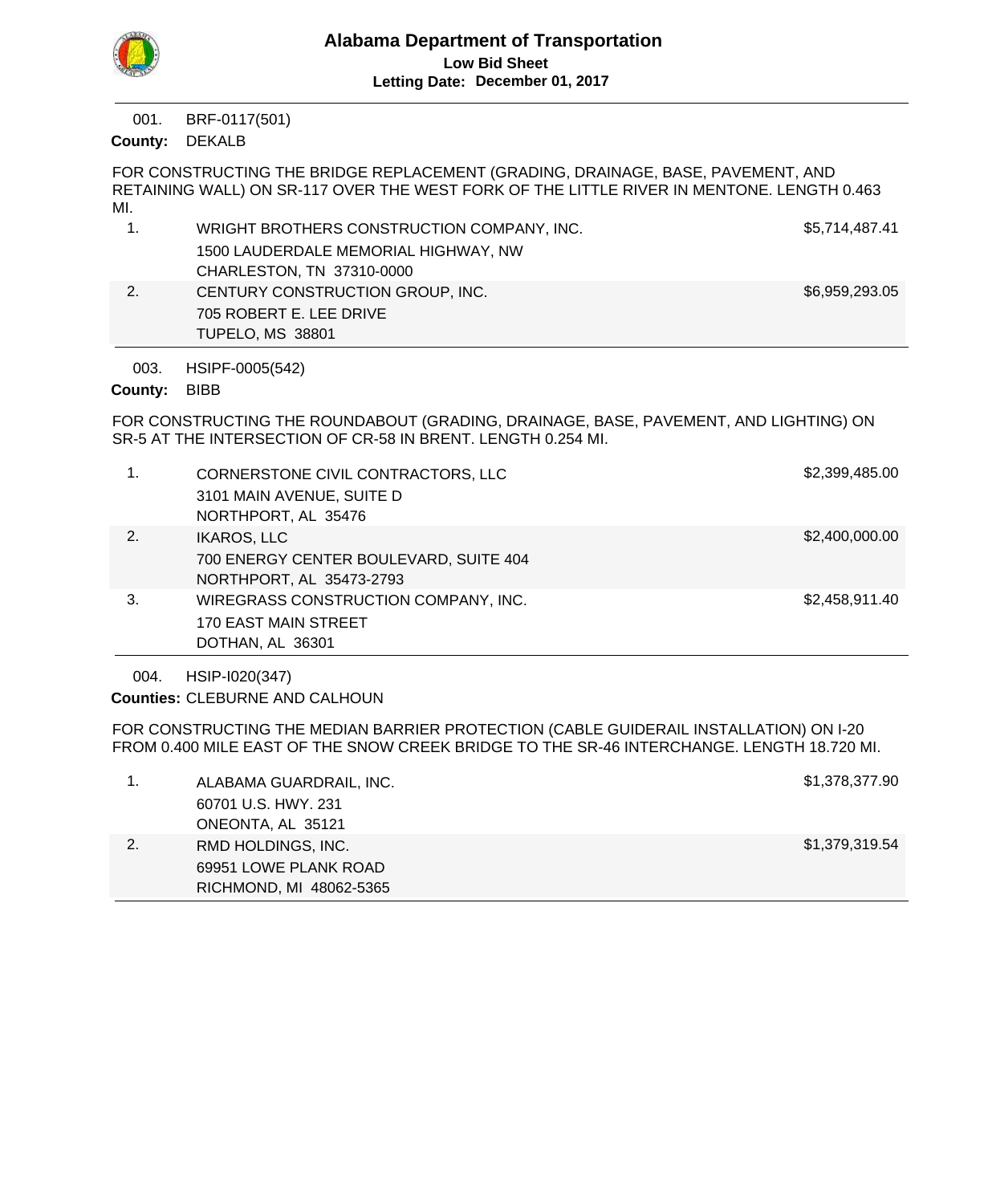#### NHF-IMF-I065(354) 011.

## County: SHELBY

FOR CONSTRUCTING THE ROADWAY IMPROVEMENTS AND BRIDGE WIDENING (GRADING, DRAINAGE, PAVEMENT, CONCRETE BARRIER RAIL, SIGNING, SIGNALS, LIGHTING, AND TRAFFIC COUNTING UNITS) ON I-65 FROM THE SR-3 (US-31) INTERCHANGE IN ALABASTER TO THE CR-52 INTERCHANGE IN PELHAM. LENGTH 4.204 MI.

| Dunn Constr. Co., Inc. & Wiregrass Constr. Co., Inc., JV | \$67,492,747.94 |
|----------------------------------------------------------|-----------------|
| 3905 MESSER AIRPORT HIGHWAY                              |                 |
| BIRMINGHAM, AL 35222                                     |                 |
| MIDSOUTH PAVING, INC.                                    | \$77,666,053.23 |

ACBR60444-ATRP(005) 019.

500 RIVERHILLS PARK, SUITE 590

BIRMINGHAM, AL 35242

County: WILCOX

FOR CONSTRUCTING THE BRIDGE REPLACEMENT AND APPROACHES ON CR-30 OVER GOOSE CREEK WEST OF LAMISON. LENGTH 0.170 MI.

| $\mathbf{1}$ . | MURPHREE BRIDGE CORPORATION<br>1627 COUNTY ROAD 1149<br><b>TROY, AL 36081</b>  | \$370,181.62 |
|----------------|--------------------------------------------------------------------------------|--------------|
| 2.             | NEWELL & BUSH, INC.<br>10470 U.S. HIGHWAY 80 EAST<br>MONTGOMERY, AL 36117-0000 | \$382,768.96 |
| 3.             | THE BRIDGE BUILDERS OF ALABAMA, LLC<br>231 APPLEGATE TRACE<br>PELHAM, AL 35124 | \$416,351.55 |

ACBRZ60455-ATRP(008) 020.

County: MARION

FOR CONSTRUCTING THE BRIDGE REPLACEMENTS (GRADING, DRAINAGE, BASE, AND PAVEMENT) ON CR-9 OVER BARNESVILLE CREEK (SITE 1) AND ON CR-11 OVER BOARDTREE CREEK (SITE 2) WEST OF HAMILTON. LENGTH 0.466 MI.

# **\*\*\*\*\* WITHDRAWN FROM THE LETTING \*\*\*\*\***

ACBRZ61056-ATRP(017) 023.

County: TALLAPOOSA

FOR CONSTRUCTING THE PARTIAL BRIDGE REPLACEMENT AND APPROACH IMPROVEMENTS ON SPORTPLEX BOULEVARD FROM A POINT SOUTHEAST OF THE JUNCTION OF SR-22 IN ALEXANDER CITY. LENGTH 0.129 MI.

1. WALKER PATTON COMPANY, INC. THE SECOND OF STRAINING SASS, 911.03 2689 QUEENSTOWN ROAD BIRMINGHAM, AL 35210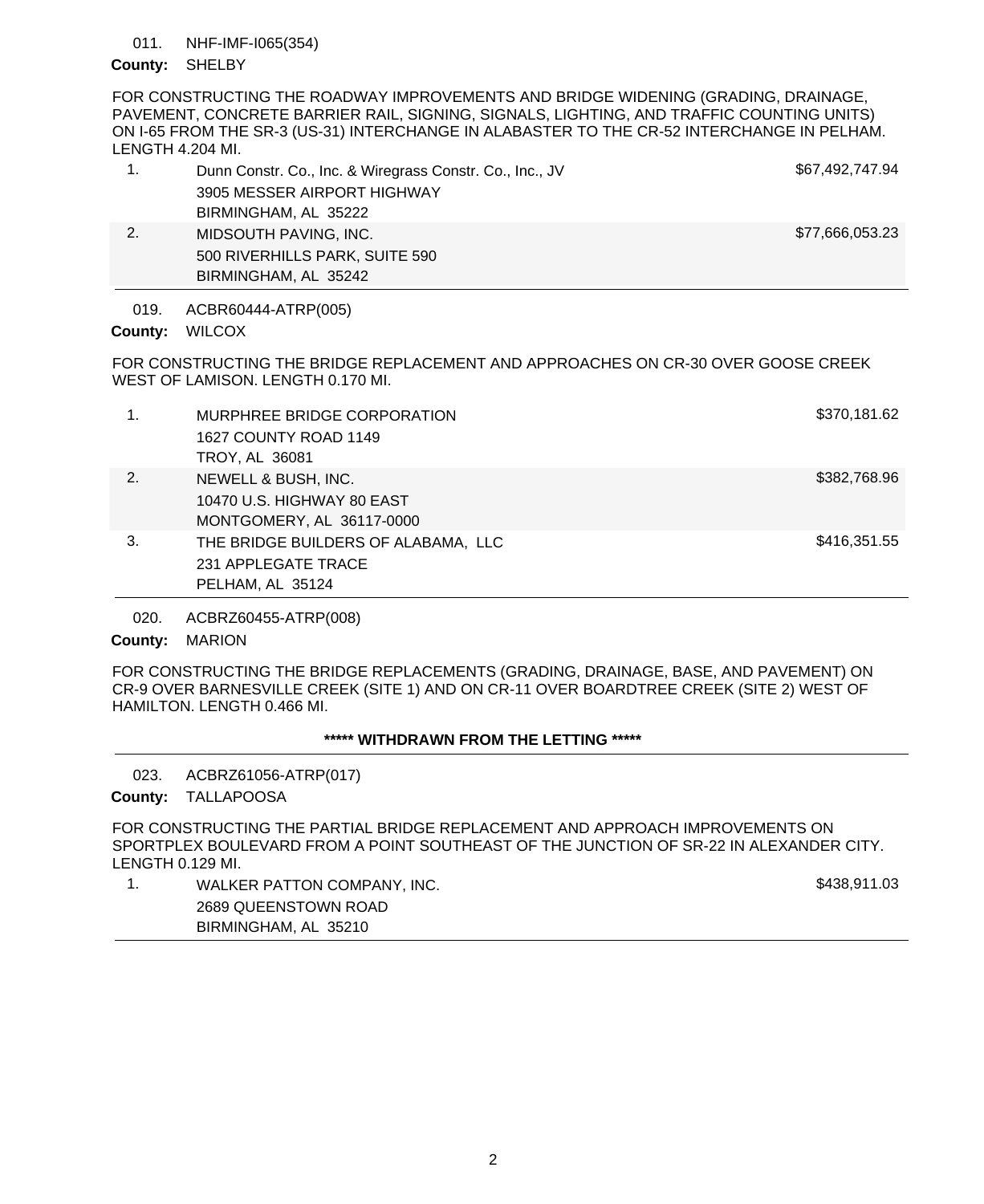ACBRZ62143-ATRP(004), ACBR62144-ATRP(005) 027.

# County: LAUDERDALE

FOR CONSTRUCTING THE BRIDGE REPLACEMENTS ON CR-92 OVER FIRST CREEK NORTH OF ROGERSVILLE (SITE 1) AND ON CR-344 OVER COWPEN CREEK (SITE 2). LENGTH 0.301 MI.

|    | GLASGOW CONSTRUCTION CO., INC.<br>521 GLASGOW LOOP<br>GUIN, AL 35563        | \$1,082,120.50 |
|----|-----------------------------------------------------------------------------|----------------|
| 2. | CARCEL & G. CONSTRUCTION, LLC<br>31 COUNTY ROAD 240<br>HANCEVILLE, AL 35077 | \$1,393,729.58 |

ACBRZ61377-ATRP(016) 028.

County: ETOWAH

FOR CONSTRUCTING THE BRIDGE REPLACEMENT (PRECAST) ON COATS BEND CIRCLE OVER AN UNNAMED TRIBUTARY TO THE COOSA RIVER NORTH OF HOKES BLUFF. LENGTH 0.007 MI.

1. THE BRIDGE BUILDERS OF ALABAMA, LLC \$297,994.00 231 APPLEGATE TRACE PELHAM, AL 35124

ACNU61043-ATRP(011) 030.

County: DALLAS

FOR CONSTRUCTING THE RESURFACING AND TRAFFIC STRIPE ON CR-85 FROM THE JUNCTION OF SR-41 TO THE JUNCTION OF CR-12. LENGTH 5.986 MI.

|    | WIREGRASS CONSTRUCTION COMPANY, INC. | \$1,086,724.35 |
|----|--------------------------------------|----------------|
|    | 170 EAST MAIN STREET                 |                |
|    | DOTHAN, AL 36301                     |                |
| 2. | ASPHALT CONTRACTORS, INC.            | \$1,100,510.89 |
|    | 6730 TAYLOR CIRCLE                   |                |
|    | MONTGOMERY, AL 36117-0000            |                |

ACOA56068-ATRP(014) 033.

COLBERT **County:**

FOR CONSTRUCTING THE ROADWAY WIDENING AND DRAINAGE IMPROVEMENTS ON WEBSTER STREET FROM THE JUNCTION OF AVALON AVENUE TO THE JUNCTION OF SR-184 IN MUSCLE SHOALS. LENGTH 0.955 MI.

**\*\*\*\*\* WITHDRAWN FROM THE LETTING \*\*\*\*\***

ACOA59443-ATRP(017) 034.

County: TUSCALOOSA

FOR CONSTRUCTING THE ROADWAY IMPROVEMENTS ON HARGROVE ROAD FROM THE INTERSECTION OF 10TH AVENUE TO THE JUNCTION OF HACKBERRY LANE IN TUSCALOOSA. LENGTH 0.450 MI.

|    | CORNERSTONE CIVIL CONTRACTORS, LLC     | \$2,169,768.60 |
|----|----------------------------------------|----------------|
|    | 3101 MAIN AVENUE, SUITE D              |                |
|    | NORTHPORT, AL 35476                    |                |
| 2. | IKAROS. LLC                            | \$2,400,000.00 |
|    | 700 ENERGY CENTER BOULEVARD, SUITE 404 |                |
|    | NORTHPORT, AL 35473-2793               |                |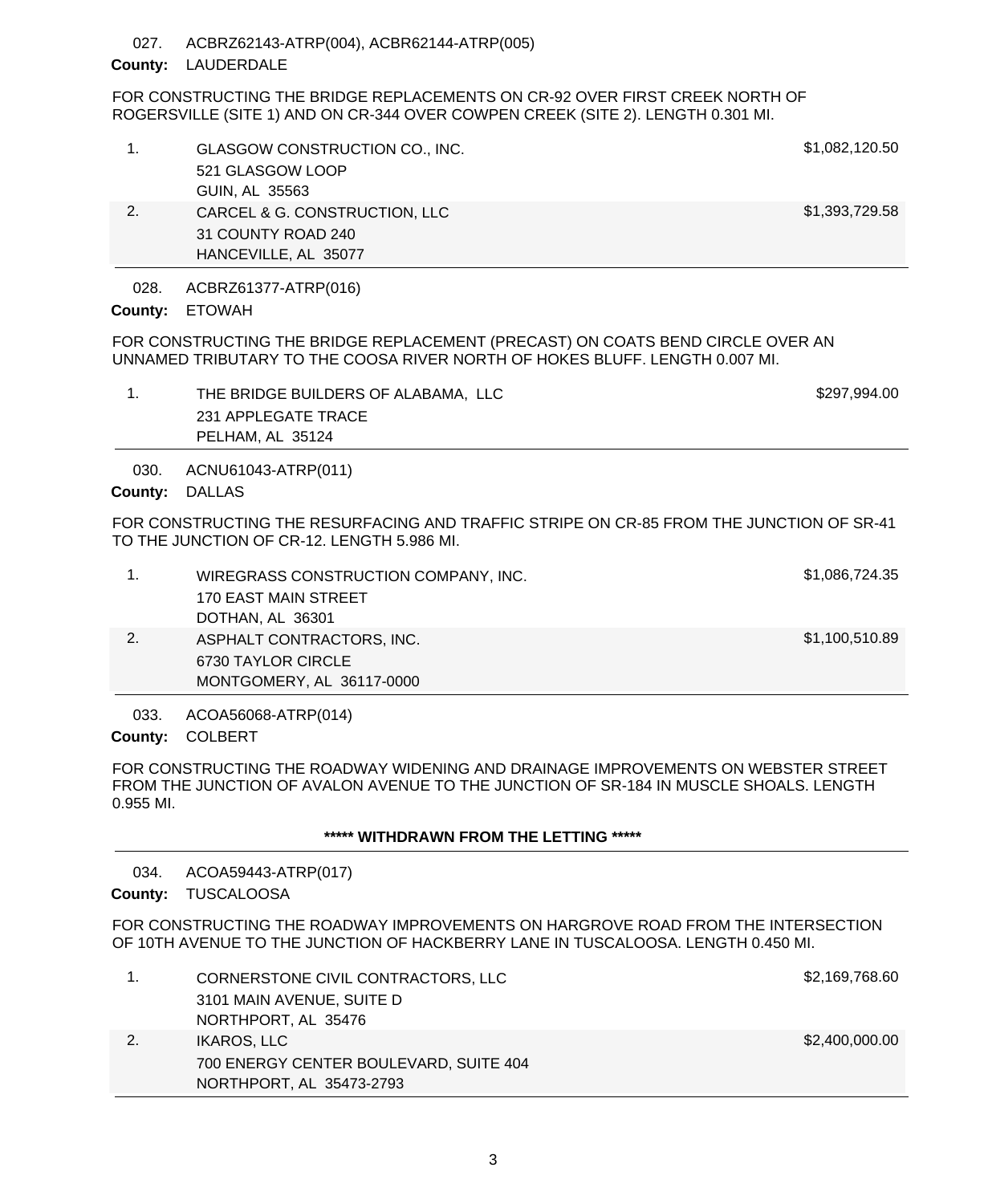#### BR-0010(505) 038.

# County: CHOCTAW

FOR CONSTRUCTING THE BRIDGE REPLACEMENT AND CULVERT EXTENSIONS (GRADING, DRAINAGE, BASE, AND PAVEMENT) ON SR-10 OVER BOGUE CHITTO CREEK SOUTHEAST OF LISMAN. LENGTH 0.814 MI.

### **\*\*\*\*\* WITHDRAWN FROM THE LETTING \*\*\*\*\***

HSIP-0042(526) 045.

# County: BALDWIN

FOR CONSTRUCTING THE OFFSET LEFT TURN LANES (GRADING, DRAINAGE, BASE, AND PAVEMENT) AND TRAFFIC SIGNALS ON SR-42 (US-98) FROM 1000 FEET SOUTH OF THE INTERSECTION OF PARKER ROAD TO 1000 FEET NORTH OF THE INTERSECTION OF PARKER ROAD IN FAIRHOPE. LENGTH 0.258 MI.

| 1. | JOHN G. WALTON CONSTRUCTION COMPANY, INC. | \$595,567.00 |
|----|-------------------------------------------|--------------|
|    | 1806 WOLF RIDGE ROAD                      |              |
|    | MOBILE, AL 36618                          |              |
| 2. | H. O. WEAVER & SONS, INC.                 | \$642,845.51 |
|    | 7450 HOWELLS FERRY ROAD                   |              |
|    | MOBILE, AL 36618                          |              |
| 3. | MCELHENNEY CONSTRUCTION CO., LLC          | \$812,467.72 |
|    | 9408 BELLINGRAPH ROAD                     |              |
|    | THEODORE, AL 36582                        |              |

RP-IM-I085(358), HSIP-I085(355) 046.

County: MONTGOMERY

FOR CONSTRUCTING THE PLANING, RESURFACING, CABLE GUIDERAIL INSTALLATION, AND TRAFFIC STRIPE ON I-85 FROM EAST OF THE JUNCTION OF THE SR-271 (TAYLOR ROAD) INTERCHANGE TO THE MACON COUNTY LINE. LENGTH 17.378 MI.

|    | MIDSOUTH PAVING, INC.                | \$4,226,775.05 |
|----|--------------------------------------|----------------|
|    | 500 RIVERHILLS PARK, SUITE 590       |                |
|    | BIRMINGHAM, AL 35242                 |                |
| 2. | WIREGRASS CONSTRUCTION COMPANY, INC. | \$4,824,134.88 |
|    | 170 EAST MAIN STREET                 |                |
|    | DOTHAN, AL 36301                     |                |

IM-I010(341) 049.

County: MOBILE

FOR CONSTRUCTING THE LOAD TEST PROGRAM ON I-10 AT THE MOBILE RIVER BRIDGE IN MOBILE. LENGTH 8.332 MI.

|    | JORDAN PILE DRIVING, INC.    | \$3,398,815.00 |
|----|------------------------------|----------------|
|    | 301 N. WATER ST.             |                |
|    | MOBILE, AL 36602             |                |
| 2. | MASSMAN CONSTRUCTION COMPANY | \$4,216,156.25 |
|    | 4400 W. 109th ST., 3RD FLOOR |                |
|    | OVERLAND PARK, KS 66211-1319 |                |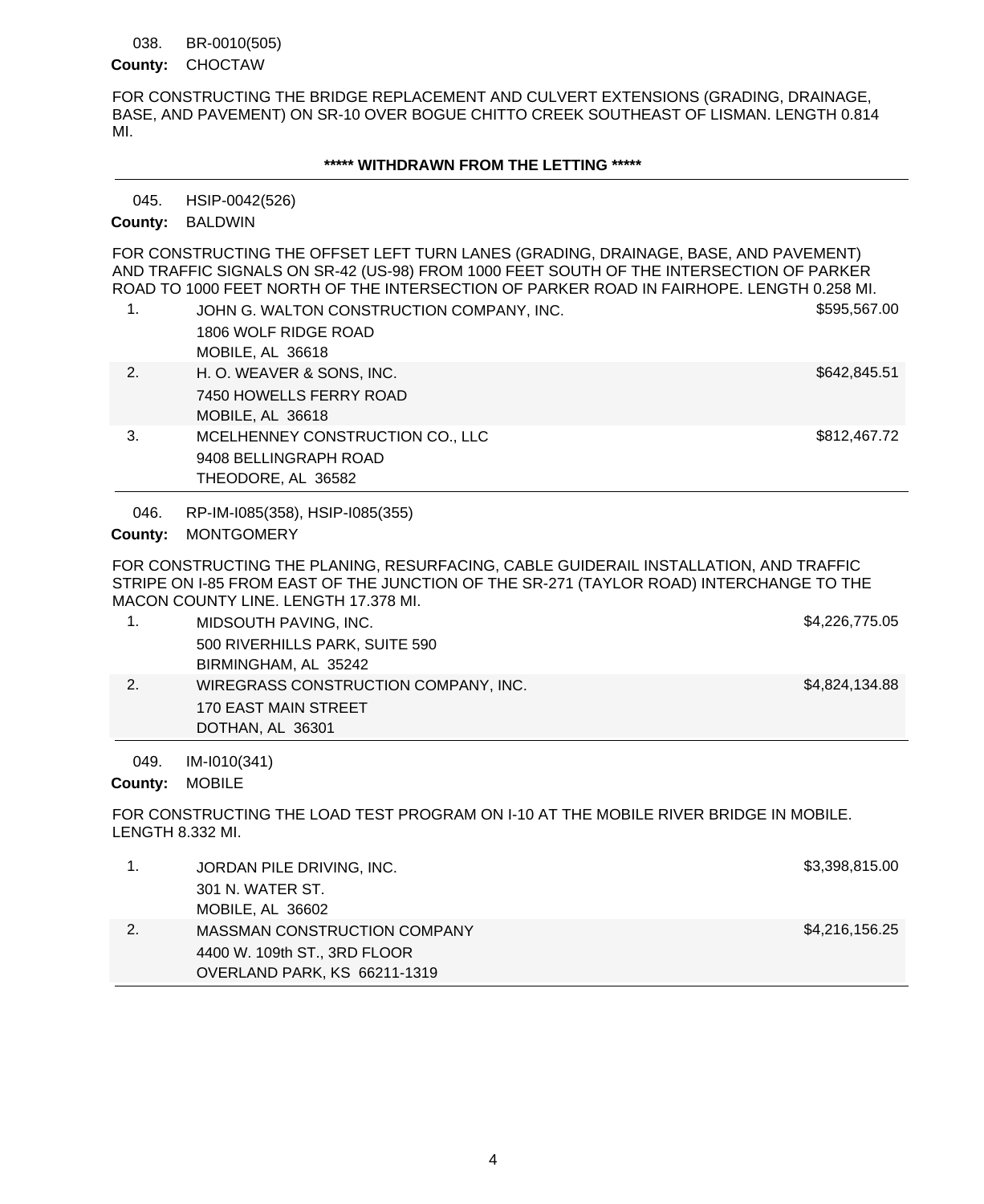#### NH-0001(599) 053.

# County: HENRY

FOR CONSTRUCTING THE PLANING, RESURFACING, AND TRAFFIC STRIPE ON SR-1 (US-431) FROM 0.120 MILE NORTH OF THE JUNCTION OF CR-18 TO 0.170 MILE SOUTH OF THE INTERSECTION OF CR-42 SOUTHWEST OF ABBEVILLE. LENGTH 5.111 MI.

|    | MIDSOUTH PAVING, INC.                | \$2,231,050.10 |
|----|--------------------------------------|----------------|
|    | 500 RIVERHILLS PARK, SUITE 590       |                |
|    | BIRMINGHAM, AL 35242                 |                |
| 2. | WIREGRASS CONSTRUCTION COMPANY, INC. | \$2,635,413.51 |
|    | 170 EAST MAIN STREET                 |                |
|    | DOTHAN, AL 36301                     |                |

NH-0006(570) 054.

County: AUTAUGA

FOR CONSTRUCTING THE STEEL ENCASEMENT PIPE ON SR-6 (US-82) AT MP 143.100 EAST OF THE INTERSECTION OF SR-3 (US-31) IN PRATTVILLE.

| 1. | W. S. NEWELL & SONS, INC.<br>10480 HIGHWAY 80 EAST<br>MONTGOMERY, AL 36117-0000     | \$163,658.08 |
|----|-------------------------------------------------------------------------------------|--------------|
| 2. | PRICE CIVIL SERVICES, INC.<br>12289 BAMA ROCK GARDEN ROAD<br><b>VANCE, AL 35490</b> | \$205,763.70 |
| 3. | CARCEL & G. CONSTRUCTION, LLC<br>31 COUNTY ROAD 240<br>HANCEVILLE, AL 35077         | \$269,152.00 |

NH-0008(589) 055.

County: RUSSELL

FOR CONSTRUCTING THE PLANING, RESURFACING, AND TRAFFIC STRIPE ON SR-8 (US-80) FROM THE JUNCTION OF WOODLAND DRIVE IN LADONIA TO THE JUNCTION OF SR-1 (US-431) IN PHENIX CITY. LENGTH 3.248 MI.

|    | ROBINSON PAVING COMPANY, INC.     | \$1,429,990.45 |
|----|-----------------------------------|----------------|
|    | 5425 SCHATULGA ROAD               |                |
|    | COLUMBUS, GA 31907                |                |
| 2. | EAST ALABAMA PAVING COMPANY, INC. | \$1,520,591.88 |
|    | 11 OLD COLUMBUS ROAD              |                |
|    | OPELIKA, AL 36804                 |                |

NH-0038(534) 056.

County: SHELBY

FOR CONSTRUCTING THE INTERSECTION IMPROVEMENTS (GRADING, DRAINAGE, PAVEMENT, AND SIGNALS) ON SR-38 (US-280) AT THE OLD US-280 (WAL-MART ENTRANCE) IN HOOVER. LENGTH 0.111 MI.

| 1. | WALKER PATTON COMPANY, INC.<br>2689 QUEENSTOWN ROAD<br>BIRMINGHAM, AL 35210            | \$890,898.26   |
|----|----------------------------------------------------------------------------------------|----------------|
| 2. | CORNERSTONE CIVIL CONTRACTORS, LLC<br>3101 MAIN AVENUE, SUITE D<br>NORTHPORT, AL 35476 | \$956,469.60   |
| 3. | CARCEL & G. CONSTRUCTION, LLC<br>31 COUNTY ROAD 240<br>HANCEVILLE, AL 35077            | \$1,119,815.50 |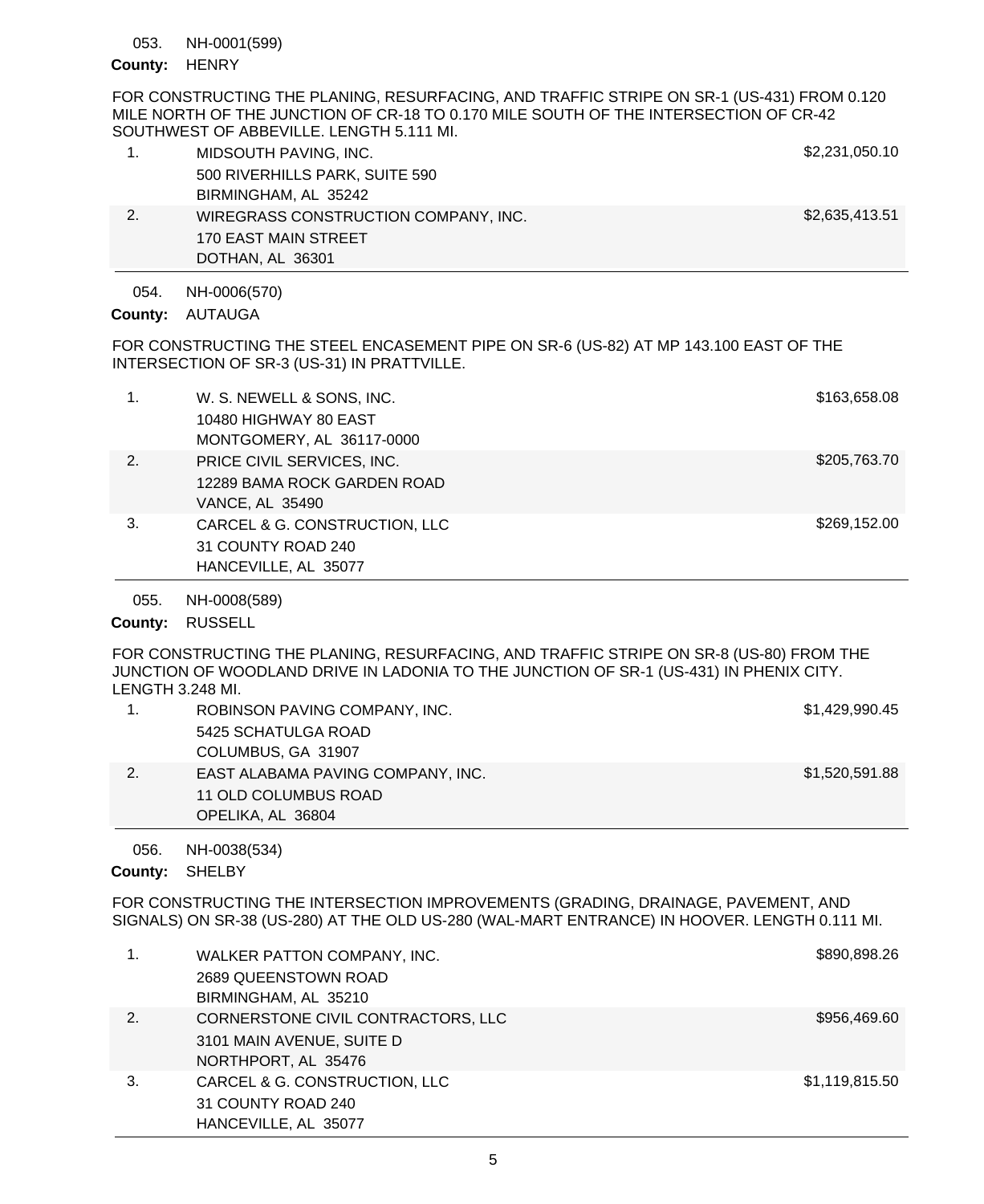#### NH-0074(541), NH-0067(507) 057.

## County: BLOUNT

FOR CONSTRUCTING THE PLANING, RESURFACING, AND TRAFFIC STRIPE ON SR-74 (US-278) FROM THE CULLMAN COUNTY LINE TO EAST OF THE INTERSECTION OF SR-79 IN BROOKSVILLE (SITE 1) AND ON SR-67 FROM THE JUNCTION OF SR-53 (US-231) TO SOUTH OF THE CULLMAN COUNTY LINE (SITE 2). LENGTH 8.959 MI.

1. WHITAKER CONTRACTING CORPORATION 61. [1] THE STATE STATE STATES AND STATES AND STATES AND STATES AND STATES STATES AND STATES AND STATES AND STATES AND STATES AND STATES AND STATES AND STATES AND STATES AND STATES AND S 692 CONVICT CAMP ROAD GUNTERSVILLE, AL 35976-0000

NH-HSIP-0021(553) 059.

# County: TALLADEGA

FOR CONSTRUCTING THE SAFETY WIDENING, PLANING, RESURFACING, AND TRAFFIC STRIPE ON SR-21 FROM THE JUNCTION OF SR-275 AT MP 227.953 TO THE JUNCTION OF SR-275 AT MP 234.713 IN TALLADEGA. LENGTH 6.651 MI.

|    | MCCARTNEY CONSTRUCTION CO., INC. | \$2,286,011.70 |
|----|----------------------------------|----------------|
|    | 331 ALBERT RAINS BOULEVARD       |                |
|    | GADSDEN, AL 35901-0000           |                |
| 2. | MIDSOUTH PAVING, INC.            | \$2,674,106.21 |
|    | 500 RIVERHILLS PARK, SUITE 590   |                |
|    | BIRMINGHAM, AL 35242             |                |
|    |                                  |                |

NH-0003(609), STPAA-0003(606) 062.

# County: SHELBY

FOR CONSTRUCTING THE PLANING, RESURFACING, BRIDGE RAIL RETROFIT, AND TRAFFIC STRIPE ON SR-3 (US-31) FROM NORTH OF THE JUNCTION OF CR-68 IN ALABASTER TO THE BISHOP CREEK BRIDGE IN PELHAM (SITE 1) AND THE PLANING, RESURFACING, AND TRAFFIC STRIPE ON SR-3 (US-31) FROM NORTH OF THE JUNCTION OF FULTON LAKE ROAD TO THE I-65 OVERPASS IN ALABASTER (SITE 2). LENGTH 5.519 MI.

| 1. | WIREGRASS CONSTRUCTION COMPANY, INC.<br>170 EAST MAIN STREET<br>DOTHAN, AL 36301       | \$3,642,825.51 |
|----|----------------------------------------------------------------------------------------|----------------|
| 2. | DUNN CONSTRUCTION COMPANY, INC.<br>3905 MESSER AIRPORT HIGHWAY<br>BIRMINGHAM, AL 35222 | \$3,963,322.25 |
| 3. | MIDSOUTH PAVING, INC.<br>500 RIVERHILLS PARK, SUITE 590<br>BIRMINGHAM, AL 35242        | \$4,142,991.68 |

STPNU-0025(551) 063.

**Counties: MARENGO AND WILCOX** 

FOR CONSTRUCTING THE PLANING, RESURFACING, AND TRAFFIC STRIPE ON SR-25 FROM THE JUNCTION OF SR-5 WEST OF PINE HILL TO 1.200 MILES NORTH OF THE INTERSECTION OF CR-32. LENGTH 10.064 MI.

| H. O. WEAVER & SONS, INC.   | \$1,728,527.10 |
|-----------------------------|----------------|
| 7450 HOWELLS FERRY ROAD     |                |
| MOBILE, AL 36618            |                |
| MOBILE ASPHALT COMPANY, LLC | \$1,779,685.22 |
| 3151 HAMILTON BOULEVARD     |                |
| THEODORE, AL 36582          |                |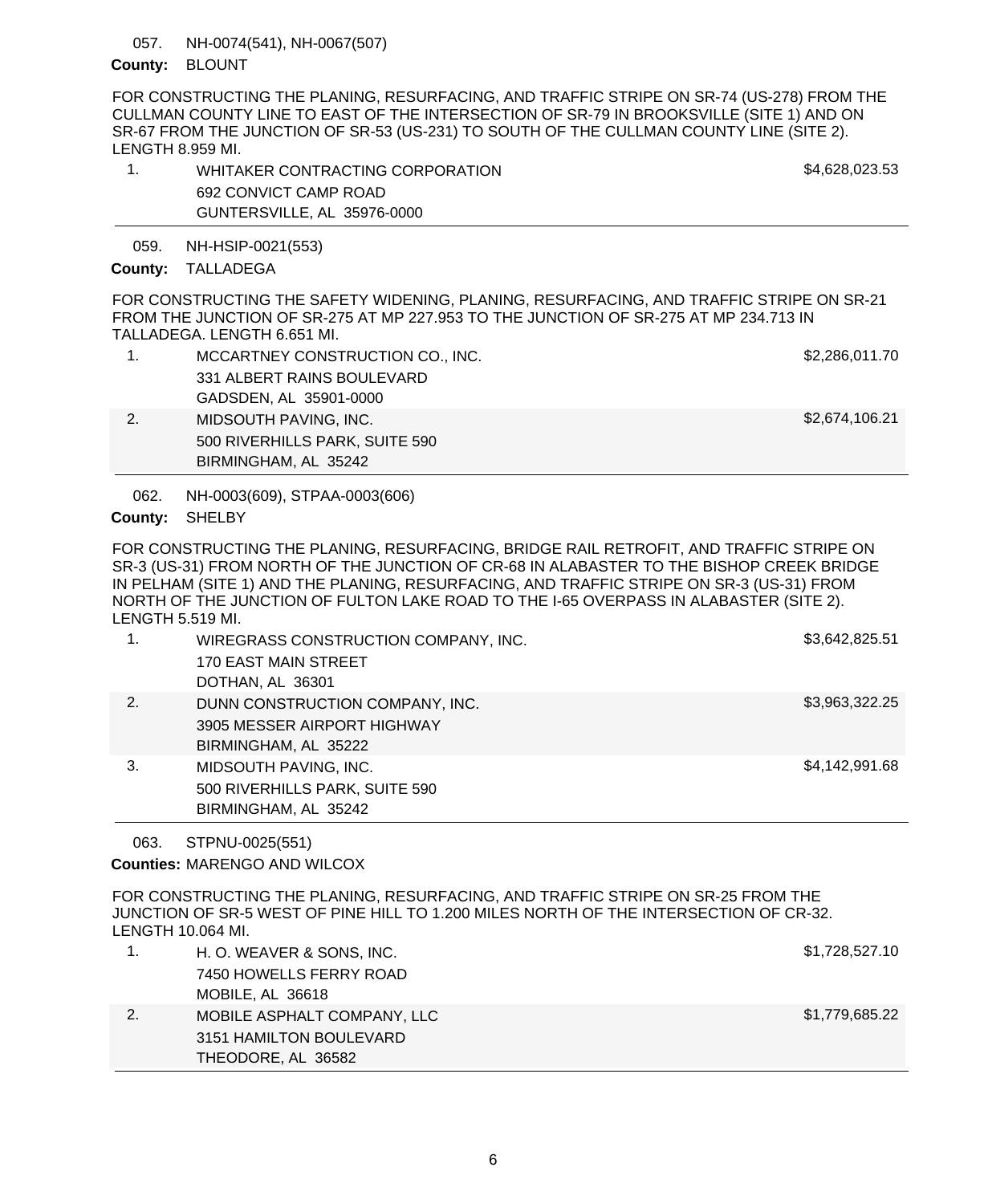#### STPAA-0056(504) 064.

## County: WASHINGTON

FOR CONSTRUCTING THE PLANING, RESURFACING, AND TRAFFIC STRIPE ON SR-56 FROM THE MISSISSIPPI STATE LINE TO EAST OF THE JUNCTION OF CR-1 IN CHATOM. LENGTH 12.953 MI.

| 1.   | MOBILE ASPHALT COMPANY, LLC<br>3151 HAMILTON BOULEVARD<br>THEODORE, AL 36582          | \$1,881,130.81 |
|------|---------------------------------------------------------------------------------------|----------------|
| 2.   | JOHN G. WALTON CONSTRUCTION COMPANY, INC.<br>1806 WOLF RIDGE ROAD<br>MOBILE, AL 36618 | \$1,994,757.77 |
| 3.   | H. O. WEAVER & SONS, INC.<br>7450 HOWELLS FERRY ROAD<br>MOBILE, AL 36618              | \$2,070,648.70 |
| 065. | STPAA-0075(531)                                                                       |                |

County: BLOUNT

FOR CONSTRUCTING THE PLANING, RESURFACING, AND TRAFFIC STRIPE ON SR-75 FROM THE JUNCTION OF C STREET NORTH IN ONEONTA TO 0.340 MILE NORTH OF THE JUNCTION OF CR-39. LENGTH 3.425 MI.

1. WHITAKER CONTRACTING CORPORATION \$1,707,777.77 692 CONVICT CAMP ROAD GUNTERSVILLE, AL 35976-0000

STPAA-0101(568) 066.

County: LAUDERDALE

FOR CONSTRUCTING THE PLANING, RESURFACING, AND TRAFFIC STRIPE ON SR-101 FROM THE WHEELER DAM (MP 25.750) TO THE INTERSECTION OF SR-2 (US-72) WEST OF ROGERSVILLE. LENGTH 2.501 MI.

| 1. | ROGERS GROUP, INC.                         | \$372,225.79 |
|----|--------------------------------------------|--------------|
|    | 421 GREAT CIRCLE ROAD                      |              |
|    | NASHVILLE, TN 37228-0000                   |              |
| 2. | JOE KEENUM EXCAVATION & CONSTRUCTION, INC. | \$488,852.95 |
|    | 302 BRICK PIKE ROAD                        |              |
|    | MUSCLE SHOALS, AL 35661                    |              |
| 3. | MIDSOUTH PAVING, INC.                      | \$488,962,09 |
|    | 500 RIVERHILLS PARK, SUITE 590             |              |
|    | BIRMINGHAM, AL 35242                       |              |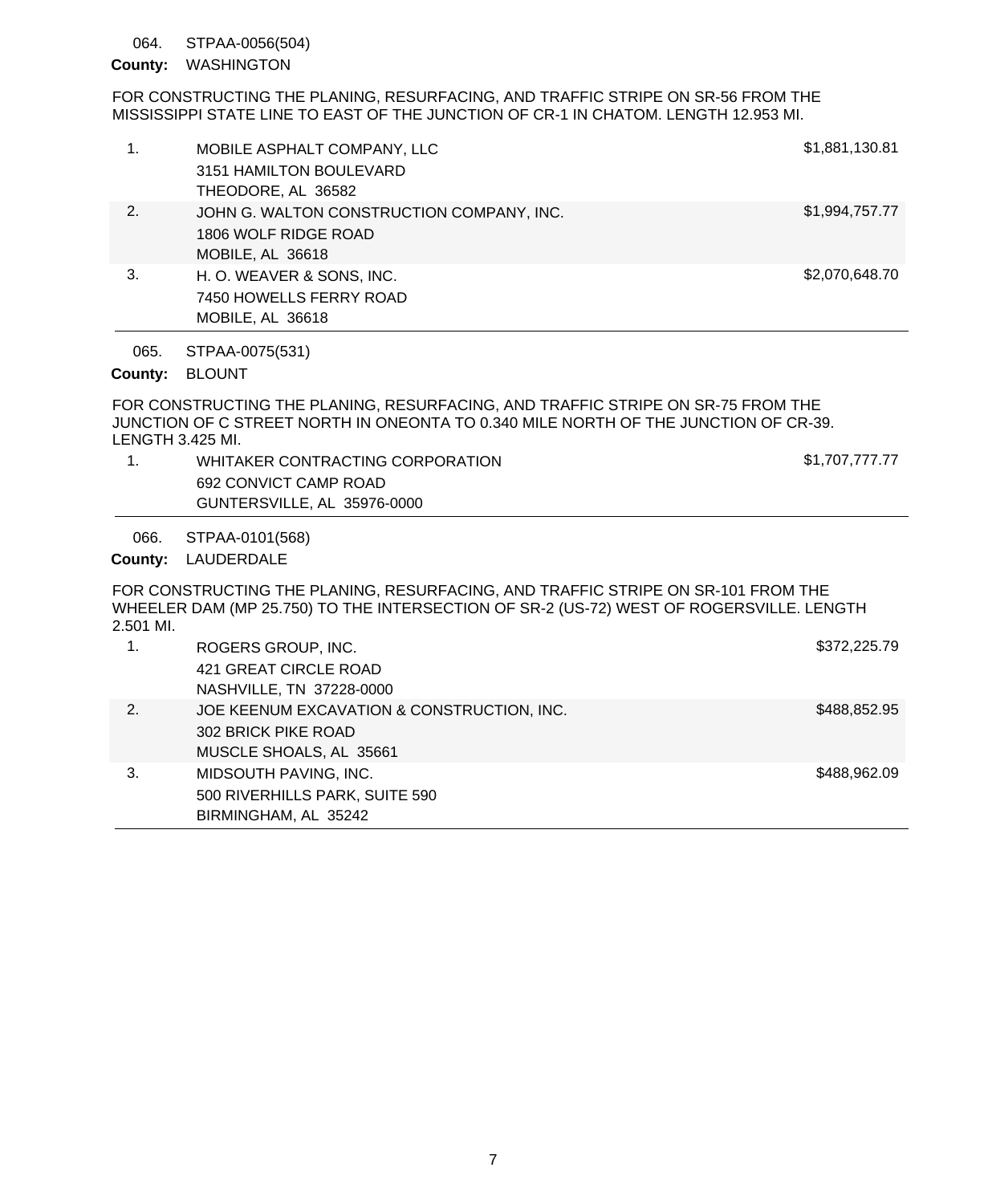STPAA-0003(610), STPAA-0160(503) 067.

# County: BLOUNT

FOR CONSTRUCTING THE PLANING, RESURFACING, AND TRAFFIC STRIPE ON SR-3 (US-31) FROM THE JEFFERSON COUNTY LINE TO THE JUNCTION OF SR-160 IN SMOKE RISE (SITE 1) AND ON SR-160 FROM THE I-65 INTERCHANGE IN SMOKE RISE TO THE JUNCTION OF ODICE BRANHAM ROAD IN NECTAR (SITE 2). LENGTH 14.649 MI.

|    | WHITAKER CONTRACTING CORPORATION | \$3,963,593.87 |
|----|----------------------------------|----------------|
|    | 692 CONVICT CAMP ROAD            |                |
|    | GUNTERSVILLE, AL 35976-0000      |                |
| 2. | MIDSOUTH PAVING, INC.            | \$4,501,542.75 |
|    | 500 RIVERHILLS PARK, SUITE 590   |                |
|    | BIRMINGHAM, AL 35242             |                |
| 3. | GOOD HOPE CONTRACTING CO., INC.  | \$4,679,530.44 |
|    | 3280 COUNTY ROAD 437             |                |
|    | CULLMAN, AL 35057-0000           |                |

STPNU-HSIP-0010(542) 069.

County: HENRY

FOR CONSTRUCTING THE SAFETY WIDENING, PLANING, RESURFACING, AND TRAFFIC STRIPE ON SR-10 FROM WEST OF THE JUNCTION OF CR-25 TO EAST OF THE VANN MILL CREEK BRIDGE IN ABBEVILLE. LENGTH 6.094 MI.

- 1. MIDSOUTH PAVING, INC. **\$1,793,961.63** 500 RIVERHILLS PARK, SUITE 590 BIRMINGHAM, AL 35242 2. WIREGRASS CONSTRUCTION COMPANY, INC. \$1,798,677.78 170 EAST MAIN STREET DOTHAN, AL 36301
	- STPAA-HSIP-0018(509) 070.

# County: FAYETTE

FOR CONSTRUCTING THE SAFETY WIDENING, RESURFACING (SCRUB SEAL), AND TRAFFIC STRIPE ON SR-18 FROM THE LAMAR COUNTY LINE TO WEST OF THE JUNCTION OF SR-107 WEST OF FAYETTE. LENGTH 4.515 MI.

1. S. T. BUNN CONSTRUCTION COMPANY, INC.  $$2,281,721.30$ 1904 UNIVERSITY BOULEVARD TUSCALOOSA, AL 35401

STPAA-HSIP-0021(559) 072.

# County: WILCOX

FOR CONSTRUCTING THE PARTIAL SAFETY WIDENING, PLANING, RESURFACING, AND TRAFFIC STRIPE ON SR-21 FROM EAST OF THE JUNCTION OF CR-59 EAST OF SNOW HILL TO 1.100 MILES EAST OF THE WOLF CREEK BRIDGE. LENGTH 3.990 MI.

|    | MIDSOUTH PAVING, INC.          | \$822,033.45 |
|----|--------------------------------|--------------|
|    | 500 RIVERHILLS PARK, SUITE 590 |              |
|    | BIRMINGHAM, AL 35242           |              |
| 2. | ASPHALT CONTRACTORS, INC.      | \$849,353.41 |
|    | 6730 TAYLOR CIRCLE             |              |
|    | MONTGOMERY, AL 36117-0000      |              |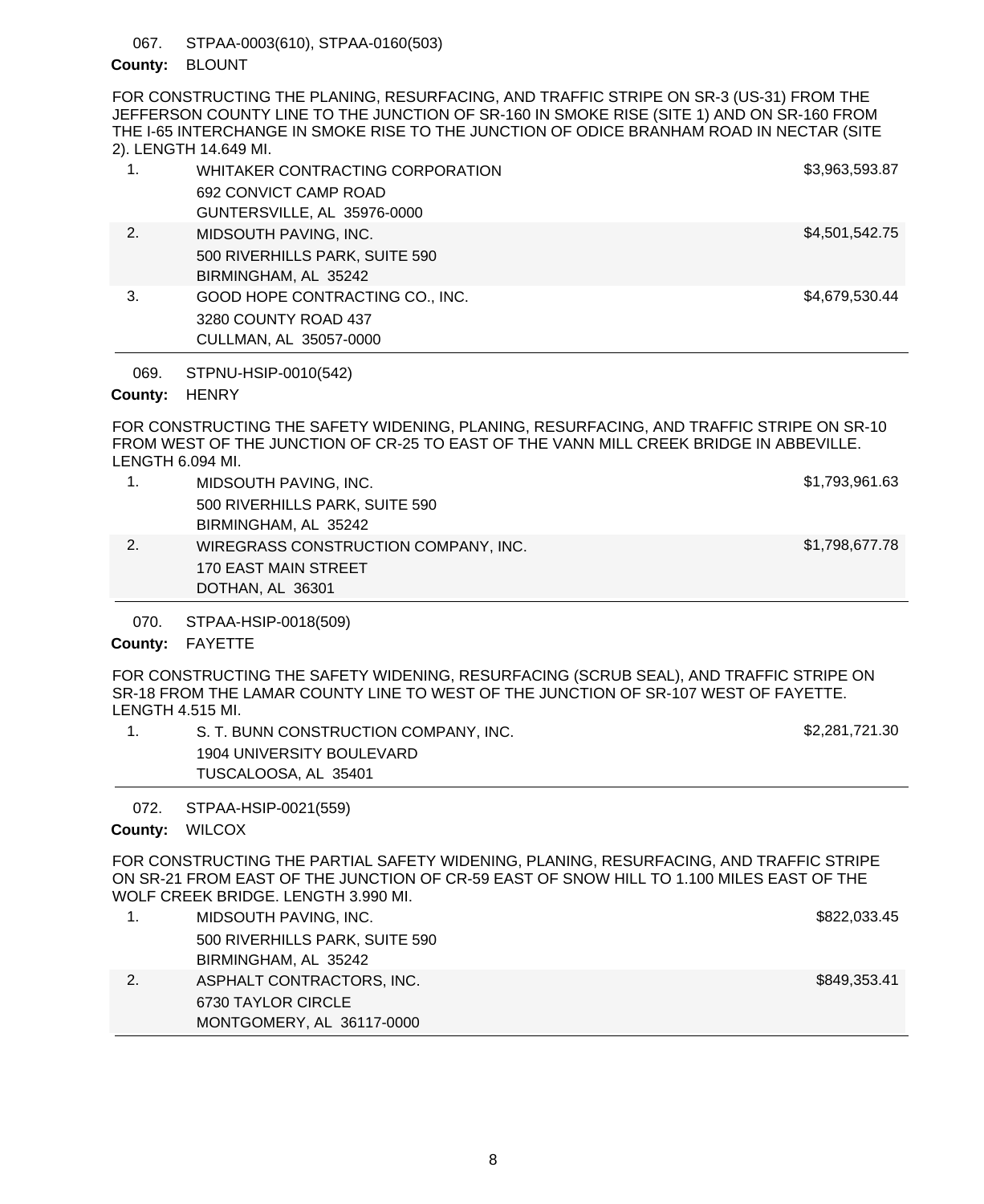#### STPNU-HSIP-0021(561) 073.

# County: MONROE

FOR CONSTRUCTING THE SAFETY WIDENING, PLANING, RESURFACING, AND TRAFFIC STRIPE ON SR-21 FROM JUNCTION OF SR-47 IN MONROEVILLE TO SOUTH OF THE JUNCTION OF CR-30 WEST OF PETERMAN. LENGTH 3.251 MI.

|    | MOBILE ASPHALT COMPANY, LLC    | \$838,439.63 |
|----|--------------------------------|--------------|
|    | 3151 HAMILTON BOULEVARD        |              |
|    | THEODORE, AL 36582             |              |
| 2. | MIDSOUTH PAVING, INC.          | \$876,722.69 |
|    | 500 RIVERHILLS PARK, SUITE 590 |              |
|    | BIRMINGHAM, AL 35242           |              |
| 3. | H. O. WEAVER & SONS, INC.      | \$999,167.10 |
|    | 7450 HOWELLS FERRY ROAD        |              |
|    | MOBILE, AL 36618               |              |

STPAA-HSIP-0094(501) 074.

# County: MONTGOMERY

FOR CONSTRUCTING THE SAFETY WIDENING, PLANING, RESURFACING, AND TRAFFIC STRIPE ON SR-94 FROM THE RAMER TOWN LIMITS (MP 6.000) TO THE JUNCTION OF SR-53 (US-231) (MP 19.143). LENGTH 13.142 MI.

| 1. | WIREGRASS CONSTRUCTION COMPANY, INC. | \$3,747,652.31 |
|----|--------------------------------------|----------------|
|    | 170 EAST MAIN STREET                 |                |
|    | DOTHAN, AL 36301                     |                |
| 2. | ASPHALT CONTRACTORS, INC.            | \$3,973,494.25 |
|    | 6730 TAYLOR CIRCLE                   |                |
|    | MONTGOMERY, AL 36117-0000            |                |
| 3. | MIDSOUTH PAVING, INC.                | \$4,032,037.30 |
|    | 500 RIVERHILLS PARK, SUITE 590       |                |
|    | BIRMINGHAM, AL 35242                 |                |

STPAA-HSIP-0141(503) 075.

# County: COFFEE

FOR CONSTRUCTING THE SAFETY WIDENING, RESURFACING, PAVEMENT PRESERVATION, AND TRAFFIC STRIPE ON SR-141 FROM THE JUNCTION OF SR-189 TO THE CRENSHAW COUNTY LINE. LENGTH 10.832 MI.

|    | WIREGRASS CONSTRUCTION COMPANY, INC. | \$2,647,056.45 |
|----|--------------------------------------|----------------|
|    | 170 EAST MAIN STREET                 |                |
|    | DOTHAN, AL 36301                     |                |
| 2. | MIDSOUTH PAVING, INC.                | \$3,077,116.81 |
|    | 500 RIVERHILLS PARK, SUITE 590       |                |
|    | BIRMINGHAM, AL 35242                 |                |

STPNU-2217(250) 079.

County: CULLMAN

FOR CONSTRUCTING THE RESURFACING (SCRUB SEAL) AND TRAFFIC STRIPE ON CR-222 FROM THE JUNCTION OF CR-96 TO THE INTERSECTION OF CR-109 NORTHWEST OF BREMEN. LENGTH 5.000 MI.

|    | GOOD HOPE CONTRACTING CO., INC.      | \$849,274.88 |
|----|--------------------------------------|--------------|
|    | 3280 COUNTY ROAD 437                 |              |
|    | CULLMAN, AL 35057-0000               |              |
| 2. | WIREGRASS CONSTRUCTION COMPANY, INC. | \$905,397.00 |
|    | 170 EAST MAIN STREET                 |              |
|    | DOTHAN, AL 36301                     |              |